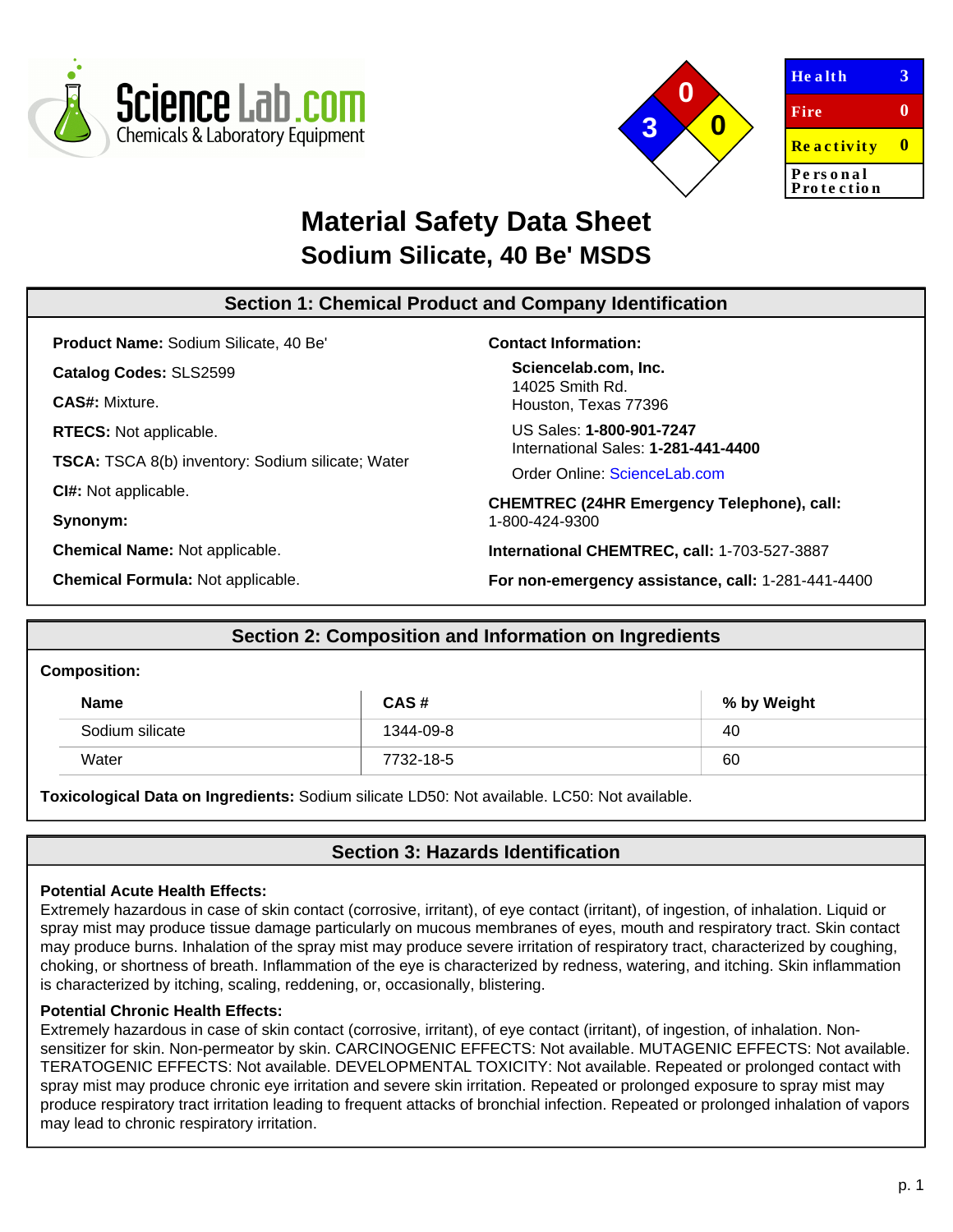# **Section 4: First Aid Measures**

#### **Eye Contact:**

Check for and remove any contact lenses. Immediately flush eyes with running water for at least 15 minutes, keeping eyelids open. Cold water may be used. Do not use an eye ointment. Seek medical attention.

#### **Skin Contact:**

If the chemical got onto the clothed portion of the body, remove the contaminated clothes as quickly as possible, protecting your own hands and body. Place the victim under a deluge shower. If the chemical got on the victim's exposed skin, such as the hands : Gently and thoroughly wash the contaminated skin with running water and non-abrasive soap. Be particularly careful to clean folds, crevices, creases and groin. Cold water may be used. If irritation persists, seek medical attention. Wash contaminated clothing before reusing.

#### **Serious Skin Contact:**

Wash with a disinfectant soap and cover the contaminated skin with an anti-bacterial cream. Seek medical attention.

**Inhalation:** Allow the victim to rest in a well ventilated area. Seek immediate medical attention.

**Serious Inhalation:** Not available.

#### **Ingestion:**

Do not induce vomiting. Loosen tight clothing such as a collar, tie, belt or waistband. If the victim is not breathing, perform mouth-to-mouth resuscitation. Seek immediate medical attention.

**Serious Ingestion:** Not available.

# **Section 5: Fire and Explosion Data**

**Flammability of the Product:** Non-flammable.

**Auto-Ignition Temperature:** Not applicable.

**Flash Points:** Not applicable.

**Flammable Limits:** Not applicable.

**Products of Combustion:** Not available.

**Fire Hazards in Presence of Various Substances:** Not applicable.

#### **Explosion Hazards in Presence of Various Substances:**

Risks of explosion of the product in presence of mechanical impact: Not available. Risks of explosion of the product in presence of static discharge: Not available.

**Fire Fighting Media and Instructions:** Not applicable.

**Special Remarks on Fire Hazards:** Not available.

**Special Remarks on Explosion Hazards:** Not available.

# **Section 6: Accidental Release Measures**

# **Small Spill:**

Dilute with water and mop up, or absorb with an inert dry material and place in an appropriate waste disposal container. If necessary: Neutralize the residue with a dilute solution of acetic acid. Finish cleaning by spreading water on the contaminated surface and dispose of according to local and regional authority requirements.

#### **Large Spill:**

Corrosive liquid. Stop leak if without risk. Absorb with DRY earth, sand or other non-combustible material. Do not get water inside container. Do not touch spilled material. Use water spray curtain to divert vapor drift. Prevent entry into sewers, basements or confined areas; dike if needed. Call for assistance on disposal. Neutralize the residue with a dilute solution of acetic acid. Finish cleaning by spreading water on the contaminated surface and allow to evacuate through the sanitary system.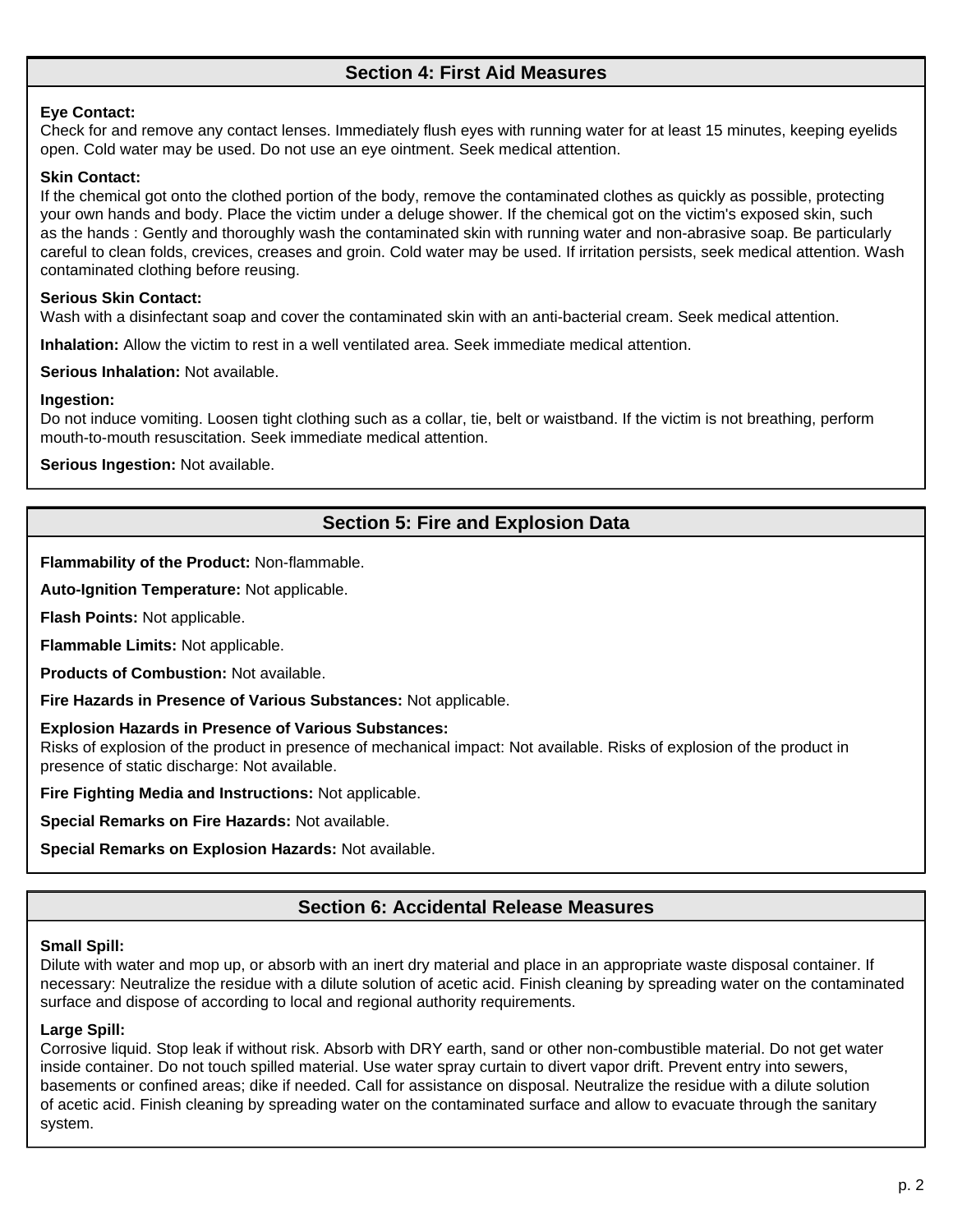# **Section 7: Handling and Storage**

#### **Precautions:**

Keep container dry. Do not breathe gas/fumes/ vapour/spray. Never add water to this product In case of insufficient ventilation, wear suitable respiratory equipment If you feel unwell, seek medical attention and show the label when possible. Avoid contact with skin and eyes Keep away from incompatibles such as oxidizing agents, acids.

**Storage:** Corrosive materials should be stored in a separate safety storage cabinet or room.

# **Section 8: Exposure Controls/Personal Protection**

#### **Engineering Controls:**

Provide exhaust ventilation or other engineering controls to keep the airborne concentrations of vapors below their respective threshold limit value.

#### **Personal Protection:**

Face shield. Full suit. Vapor respirator. Be sure to use an approved/certified respirator or equivalent. Gloves. Boots.

#### **Personal Protection in Case of a Large Spill:**

Splash goggles. Full suit. Vapor respirator. Boots. Gloves. A self contained breathing apparatus should be used to avoid inhalation of the product. Suggested protective clothing might not be sufficient; consult a specialist BEFORE handling this product.

**Exposure Limits:** Not available.

### **Section 9: Physical and Chemical Properties**

**Physical state and appearance:** Liquid. (Oily liquid.)

**Odor:** Odorless.

**Taste:** Not available.

**Molecular Weight:** Not applicable.

**Color:** Clear Colorless.

**pH (1% soln/water):** Basic.

**Boiling Point:** The lowest known value is 100°C (212°F) (Water).

**Melting Point:** Not available.

**Critical Temperature:** Not available.

**Specific Gravity:** Weighted average: 1.15 (Water = 1)

**Vapor Pressure:** The highest known value is 17.535 mm of Hg (@ 20°C) (Water).

**Vapor Density:** The highest known value is 0.62 (Air = 1) (Water).

**Volatility:** Not available.

**Odor Threshold:** Not available.

**Water/Oil Dist. Coeff.:** Not available.

**Ionicity (in Water):** Not available.

**Dispersion Properties:** See solubility in water, methanol, diethyl ether.

#### **Solubility:**

Easily soluble in cold water, hot water. Partially soluble in methanol, diethyl ether.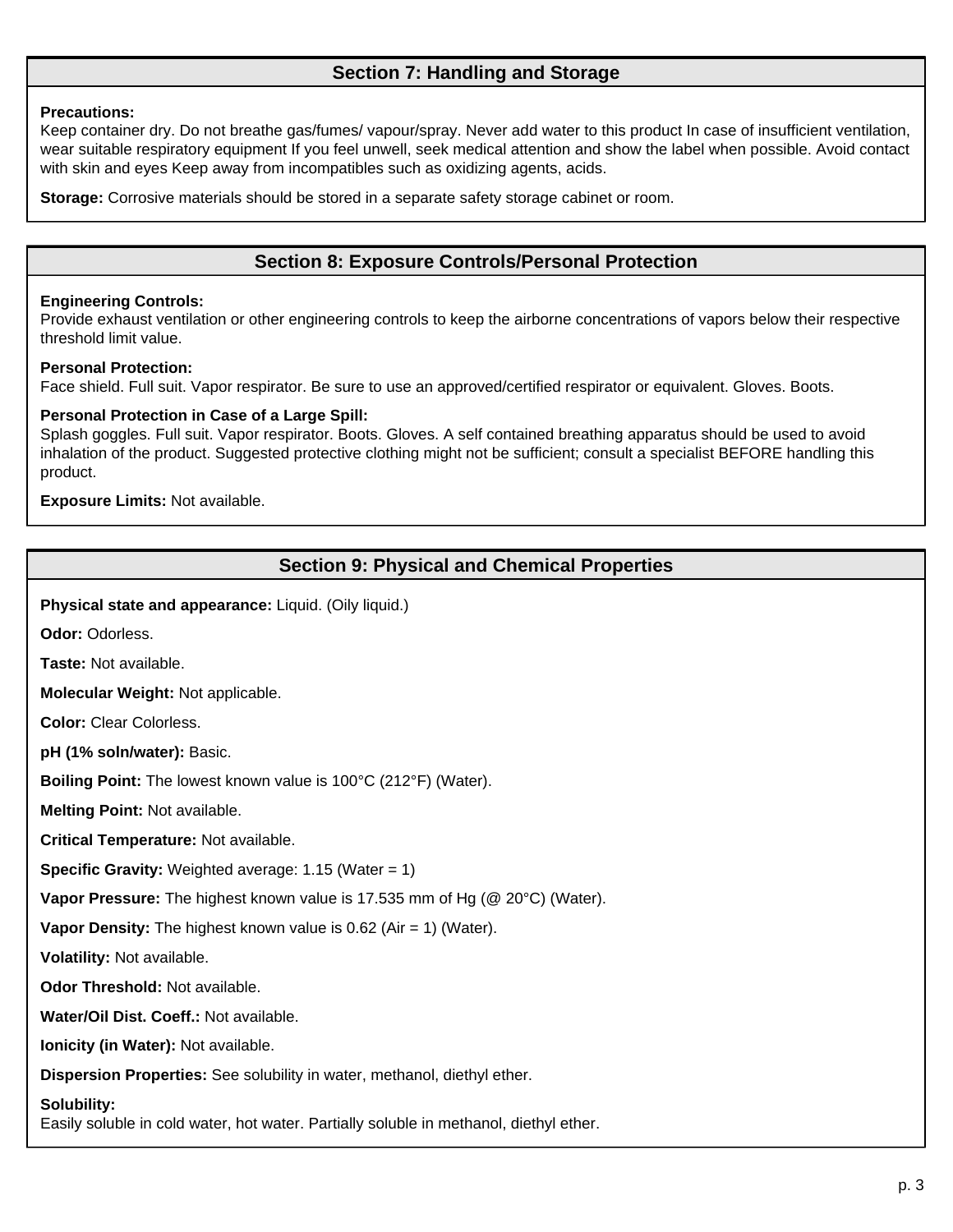# **Section 10: Stability and Reactivity Data**

**Stability:** The product is stable.

**Instability Temperature:** Not available.

**Conditions of Instability:** Not available.

**Incompatibility with various substances:** Highly reactive with acids. Reactive with oxidizing agents.

**Corrosivity:**

Slightly corrosive to corrosive in presence of steel, of aluminum, of zinc, of copper. Non-corrosive in presence of glass.

**Special Remarks on Reactivity:** Not available.

**Special Remarks on Corrosivity:** Not available.

**Polymerization:** No.

# **Section 11: Toxicological Information**

**Routes of Entry:** Eye contact. Inhalation. Ingestion.

**Toxicity to Animals:**

LD50: Not available. LC50: Not available.

**Chronic Effects on Humans:** Not available.

**Other Toxic Effects on Humans:** Extremely hazardous in case of skin contact (corrosive, irritant), of ingestion, of inhalation.

**Special Remarks on Toxicity to Animals:** Not available.

**Special Remarks on Chronic Effects on Humans:** Not available.

**Special Remarks on other Toxic Effects on Humans:** Not available.

# **Section 12: Ecological Information**

**Ecotoxicity:** Not available.

**BOD5 and COD:** Not available.

**Products of Biodegradation:**

Possibly hazardous short term degradation products are not likely. However, long term degradation products may arise.

**Toxicity of the Products of Biodegradation:** The products of degradation are as toxic as the original product.

**Special Remarks on the Products of Biodegradation:** Not available.

# **Section 13: Disposal Considerations**

**Waste Disposal:**

# **Section 14: Transport Information**

**DOT Classification:** Not a DOT controlled material (United States).

**Identification:** Not applicable.

**Special Provisions for Transport:** Not applicable.